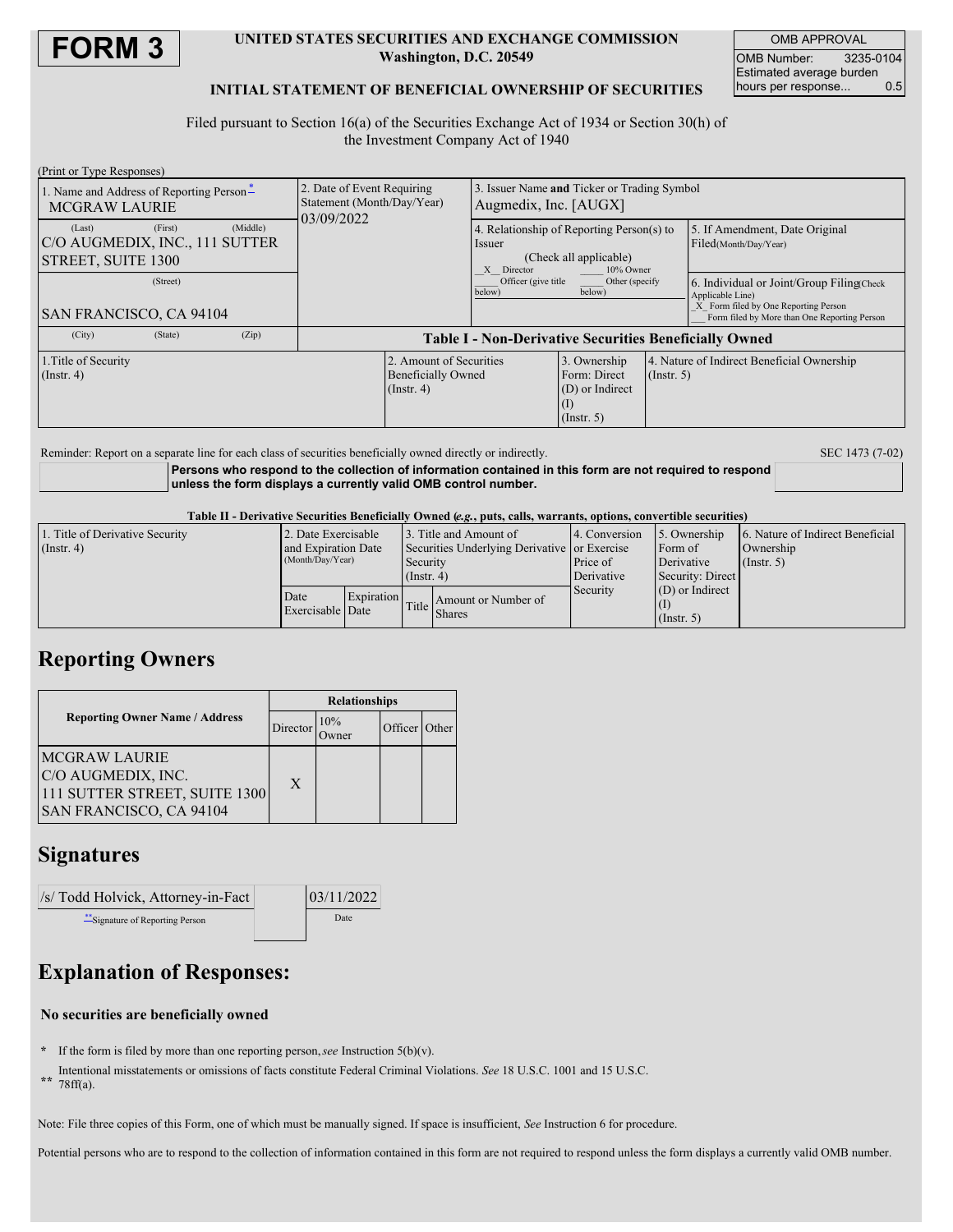#### **LIMITED POWER OF ATTORNEY**

The undersigned hereby constitutes and appoints Todd Holvick and Paul Ginocchio, as long as they are providing services to Augmedix, Inc. or its related entities (the "Company"), or any of them, the undersigned's true and lawful attorney-in-fact to:

(1) execute for and on behalf of the undersigned, in the undersigned's capacity as an officer and/or director of the Company, Forms 3, 4 and 5 in accordance with Section 16(a) of the Securities Exchange Act of 1934, as amended (the "Exchange Act"), and the rules and regulations thereunder;

(2) do and perform any and all acts for and on behalf of the undersigned that may be necessary or desirable to complete and execute any such Forms 3, 4 and 5 and timely file such forms with the Securities and Exchange Commission and any stock exchange or similar authority, if required; and

(3) take any other action of any type whatsoever in connection with the foregoing that, in the opinion of such attorney-in-fact, may be of benefit to, in the best interest of, or legally required by, the undersigned, it being understood that the documents executed by such attorney-in-fact on behalf of the undersigned pursuant to this Power of Attorney shall be in such form and shall contain such terms and conditions as such attorney-in-fact may approve in such attorney-in-fact's discretion.

The undersigned hereby grants to each such attorney-in-fact full power and authority to do and perform each and every act and thing whatsoever requisite, necessary or proper to be done in the exercise of any of the rights and powers herein granted, as fully to all intents and purposes as the undersigned might or could do if personally present, with full power of substitution and revocation, hereby ratifying and confirming all that each such attorney-in-fact, or each such attorney-in-fact's substitute or substitutes, shall lawfully do or cause to be done by virtue of this power of attorney and the rights and powers herein granted. The undersigned acknowledges that each of the foregoing attorneys-in-fact, in serving in such capacity at the request of the undersigned, is not assuming, nor is the Company assuming, any of the undersigned's responsibilities to comply with Section 16 of the Exchange Act.

The undersigned agrees that each such attorney-in-fact may rely entirely on information furnished orally or in writing by the undersigned to each such attorney-in-fact. The undersigned also agrees to indemnify and hold harmless the Company and each such attorney-in-fact against any losses, claims, damages or liabilities (or actions in these respects) that arise out of or are based on any untrue statement or omission of necessary facts in the information provided by the undersigned to such attorney-in-fact for purposes of executing, acknowledging, delivering and filing Forms 3, 4 or 5 (including amendments thereto) and agrees to reimburse the Company and each such attorney-infact for any legal or other expenses reasonably incurred in connection with investigating or defending against any such loss, claim, damage, liability or action.

This Power of Attorney shall remain in full force and effect until the undersigned is no longer required to file Forms 3, 4 and 5 with respect to the undersigned's holdings of and transactions in securities issued by the Company, unless earlier revoked by the undersigned in a signed writing delivered to the foregoing attorneys-in-fact.